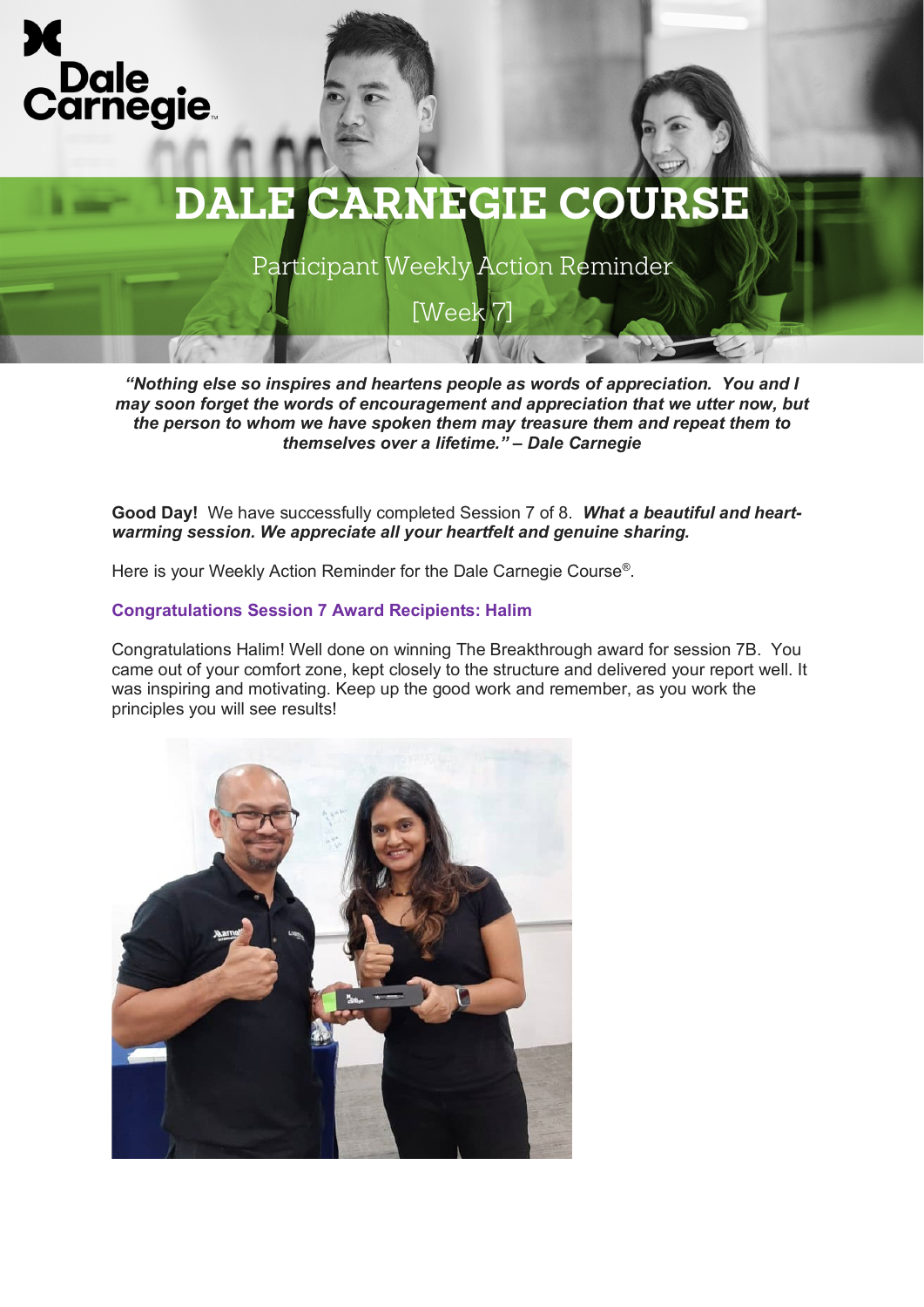



Participant Weekly Action Reminder

[Week 7]

**Session 8 is next Monday. You're to invite guests to attend our Graduation Day and share your success.**

The details of this graduation ceremony are as follows:

Date: 02.03.2020 (Monday)

Guests Arrival Time: 7.30pm – 10.30pm (Dinner will be served at 7:30pm)

Participants will join this session as usual time: 6.30 pm – 10.30 pm

**Your Guests are welcome to attend session 8. If you would like to invite a mentor, coworker, your supervisor, friends, or family, please inform us number of your guests on our WhatsApp group by Friday before 3.00 pm so that we can prepare to welcome them during our final session.** 

#### *Many of you have been requesting further information on being a Graduate*

*Leader. Graduate Leaders are graduates of the Dale Carnegie Course®, who are selected to work as part of the training team in a future course. These individuals are given the rare opportunity to re-attend the course for free, while increasing their skills by coaching others. The opportunity to be a Graduate Leader is exciting because only a few individuals are chosen to work with each of our Trainers in the courses. We look for people who display consistent and diligent application of the tools and techniques, and who desire to help others grow. Remember, we select only a few individuals from each class to hold these positions. Therefore, if you are interested in being considered, let us know right away.*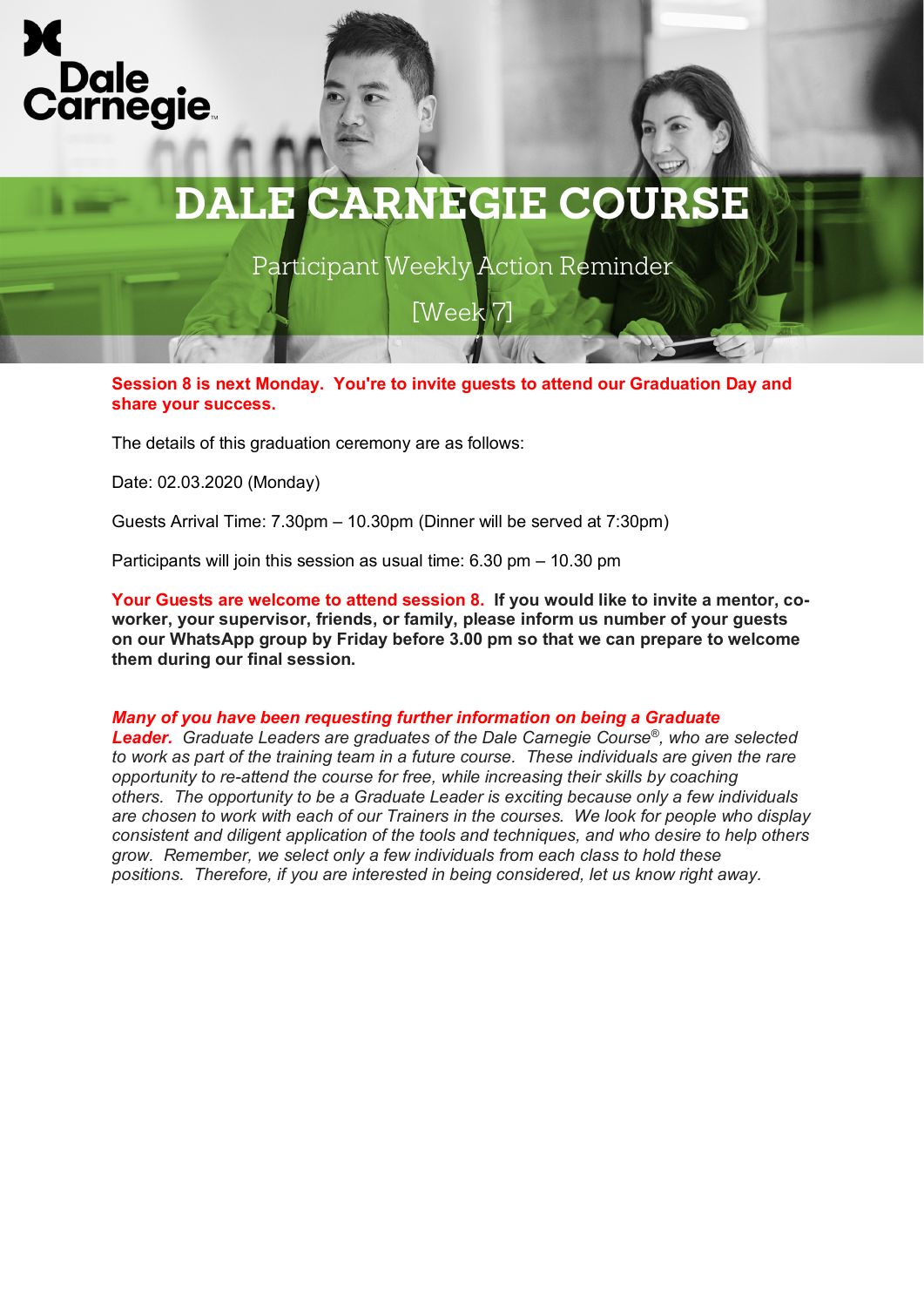

# **DALE CARNEGIE COURSE**

Participant Weekly Action Reminder

[Week 7]

# **Session 7 Review**

Dale Carnegie said, "The market is often glutted with technical ability. But the person who has technical knowledge plus the ability to express ideas, to assume leadership and to arouse enthusiasm in others, that person is headed for higher earning power." He wasn't just talking about earning money; he was also talking about earning respect, opportunities, and much more. Last session you showed us a glimpse of your true capacity to excel and achieve "higher earning power" through applied recognition and strategic inspiration.

# **Session 7A Highlights: Build Others through Recognition**

Issues Addressed

- How can we use honest sincere appreciation more frequently to build individuals and teams?
- What is the impact on an organization when recognition is the rule rather than the exception?

### What We Discovered

In Session 7, we verified that recognition has a powerful multiplier effect, especially when applied frequently. A simple process allows us to be perceived as being genuine and in tune with the needs of others. The challenge each of us has is to focus on what's right; not all the things that are wrong. Also, when we give recognition, we are enriched as much as the person receiving recognition. So the challenge is to do it and do it often. Be prepared to tell us about your successes in giving recognition to others.

# **Session 7B Highlights: Inspire Others**

Issues Addressed

- Does emotion have a place at work?
- How can we be more persuasive and inspiring to others and ourselves?

#### What We Discovered

If we take a "just the facts" approach to getting our points across, we leave behind that which people need to move them from indifference to action – EMOTION. The most influential leaders and communicators know this and use emotion to move people from where they are to where they need to be. Why? Because they realize that emotional power combined with expertise makes us more inspirational persons of influence.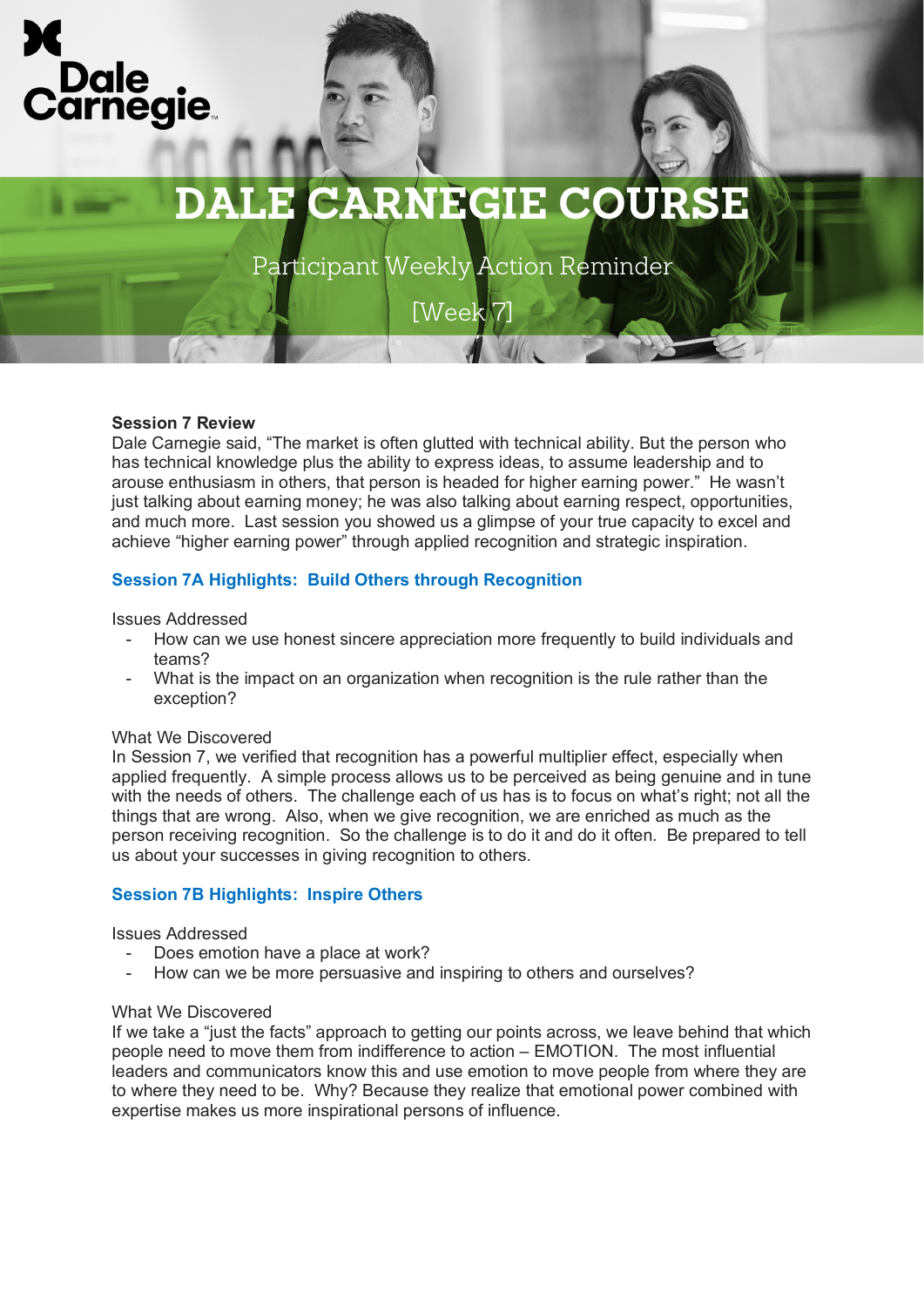

# **DALE CARNEGIE COURSE**

Participant Weekly Action Reminder

[Week 7]

# **Session 8 Preview**

# **Part A: Demonstrate Leadership**

What do good leaders do? They positively influence the attitudes of others. They use positive approaches when coaching people. As a result, good leaders deal with challenging situations more effectively. In the living laboratory called the Dale Carnegie Course<sup>®</sup> we will learn best practices from one another on how to apply Mr. Carnegie's proven Human Relations Principles to "Be a Leader."

**Part B:** Session 8B is a commencement, not a graduation. Our accomplishments and achievements are indeed worthy of recognition. More importantly, our results over the last eight sessions are the building blocks for creating an even better skill set for the future. In this session we recognize our breakthroughs resulting from this program as well as the positive effects our growth and development has had on our teams, organizations and bottom-line results. We will inspire and motivate others by communicating our new, improved vision for the future and commit to continuous improvement

### **In preparation for Session 8, please:**

**1) Prepare a 2 min Magic Formula Report** on your use of the 3rd set of Dale Carnegie's Human Relations Principles to be a more effective leader. This commitment was made in Session 5. Please **read 8.4-8.6 in the Participant Manual** and **complete the Demonstrate Leadership Report Planning Sheet on page 8.7**.

**2) We understand that you have a lot more to share with us, your transformations, your feelings and your breakthroughs in this memorable 8-week journey together. Please use 1 A4 paper with your organization letter head to write this letter.**

- i. Give a title to your Dale Carnegie experience with us
- ii. Print it out and bring it on Session 8, we will paste this on the wall to share your amazing achievements with your guests
- iii. The content of this A4 paper can be about the success and milestones of your Application projects, your Breakthroughs in 5 drivers of success, your thoughts and your feelings, words that you want to say to your course mates
- iv. The purpose of this letter is to inspire all the guests and course mates, let them witness your success and celebrate together with you

**3) Prepare a 90-second report** on an incident that communicates your major benefit from this program. Enhance your credibility by using the Magic Formula. Be sure to tell the story of how your participation in this program has helped your organization achieve meaningful results. **Read page 8.10 of your Participant Manual and complete the Celebrate**